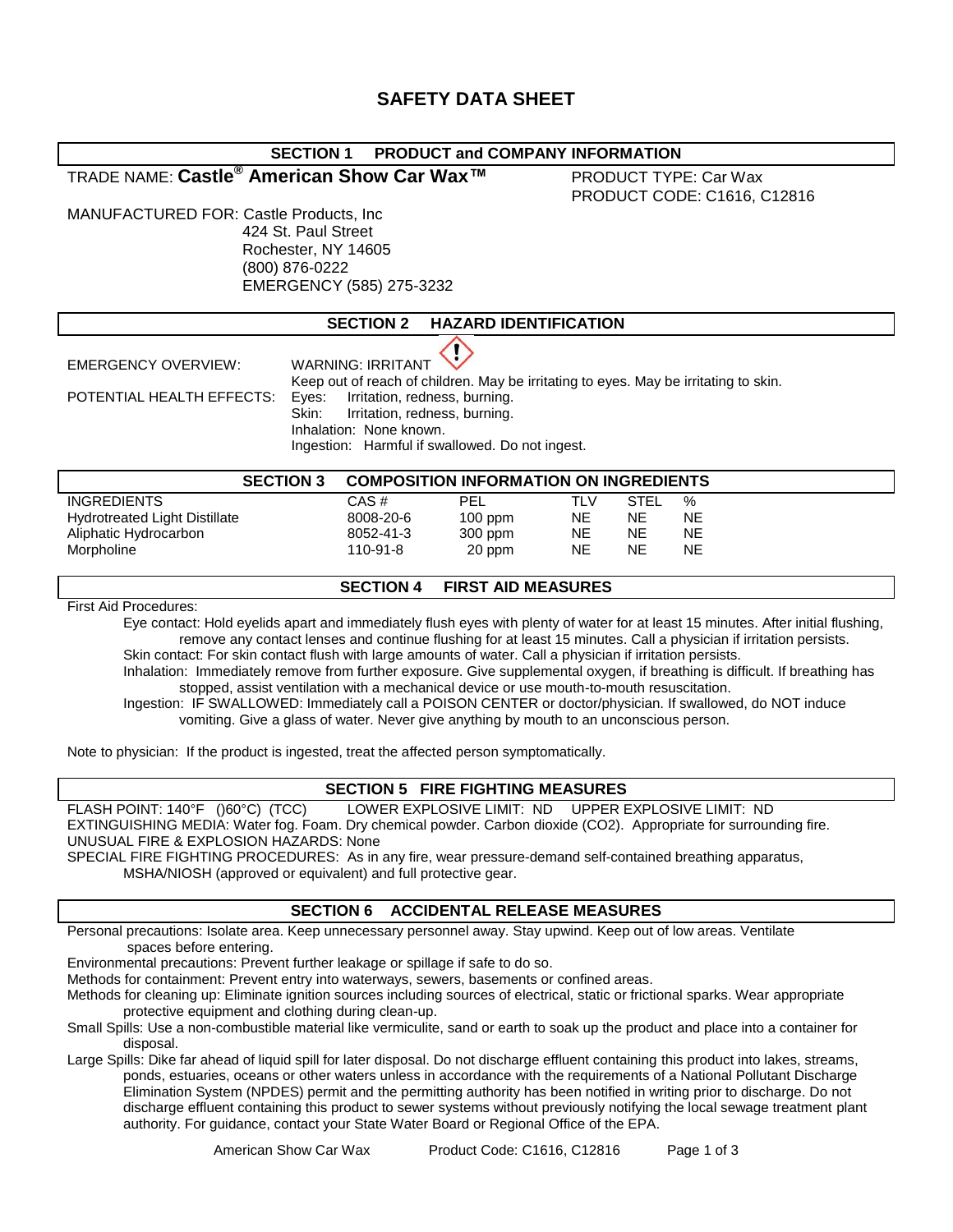#### **SECTION 7 HANDLING AND STORAGE**

Handling: Avoid breathing mist. Avoid contact with skin and eyes. Wear suitable protective clothing. Wash hands after handling. Storage: Keep from freezing. Keep containers tightly closed.

#### **SECTION 8 EXPOSURE CONTROLS/PERSONAL PROTECTION**

Occupational exposure limits: NE

Engineering controls: Maintain adequate local exhaust ventilation. Personal protective equipment: Gloves: Not normally required.

Eye/Face Protection: Eye protection not normally required but recommended.

Skin Protection: Wear clothing suited to the task being performed.

Respiratory Protection: Not normally required if good ventilation is maintained.

|                                         | <b>SECTION 9</b> | <b>PHYSICAL and CHEMICAL PROPERTIES</b> |       |
|-----------------------------------------|------------------|-----------------------------------------|-------|
| BOILING POINT:                          | ND.              | SPECIFIC GRAVITY $(H_2O=1)$ :           | 0.948 |
| VAPOR PRESSURE:                         | ND.              | PERCENT VOLATILE BY VOL %:              | ND.   |
| VAPOR DENSITY (air=1) ND                |                  | EVAPORATION RATE (Butyl Acetate=1):     | 0.1   |
| SOLUBILITY IN WATER: Completely Soluble |                  | Liquid, Scent<br>APPEARANCE & ODOR:     |       |
| pH:⊢                                    |                  | VOC.                                    | 15%   |
|                                         |                  |                                         |       |

#### **SECTION 10 STABILITY and REACTIVITY DATA**

STABILITY: Stable under normal conditions.

INCOMPATIBILITY (material to avoid): Strong acids or oxidizing agents.

HAZARDOUS DECOMPOSITION PRODUCTS: Carbon Monoxide, Carbon Dioxide, Hydrocarbon fumes and smoke. HAZARDOUS POLYMERIZATION: Will not occur.

# **SECTION 11 TOXICOLOGICAL INFORMATION**

Components Test Results: No data available. Product may be irritating to eyes and skin.

Carcinogenici**t**y: This product is not considered to be a carcinogen by IARC, ACGIH, NTP, or OSHA.

# **SECTION 12 ECOLOGICAL INFORMATION**

No Data Available.

# **SECTION 13 DISPOSAL CONSIDERATIONS**

Disposal instructions: Dispose according to all applicable Federal, State, and Local regulations.

# **SECTION 14 TRANSPORT INFORMATION**

This product is considered Non-Hazardous in all modes of transportation. Therefore, this product does not require classification by DOT, IATA, ICAO or IMDG.

# **SECTION 15 REGULATORY INFORMATION**

US federal regulations: All components are listed in the United States TSCA Regulations.

CERCLA (Superfund) reportable quantity: None

SARA (Superfund Amendments and Reauthorization Act of 1986):

313 Components: This material does not contain any chemical components with known CAS numbers that exceed the threshold (De Minimis) reporting levels established by SARA Title III, Section 313.

Section 302 extremely hazardous substance: No

Section 311 hazardous chemical: No

Canada: This Product has been classified according to the hazard criteria of the CPR and the SDS contains all of the information required by the CPR.